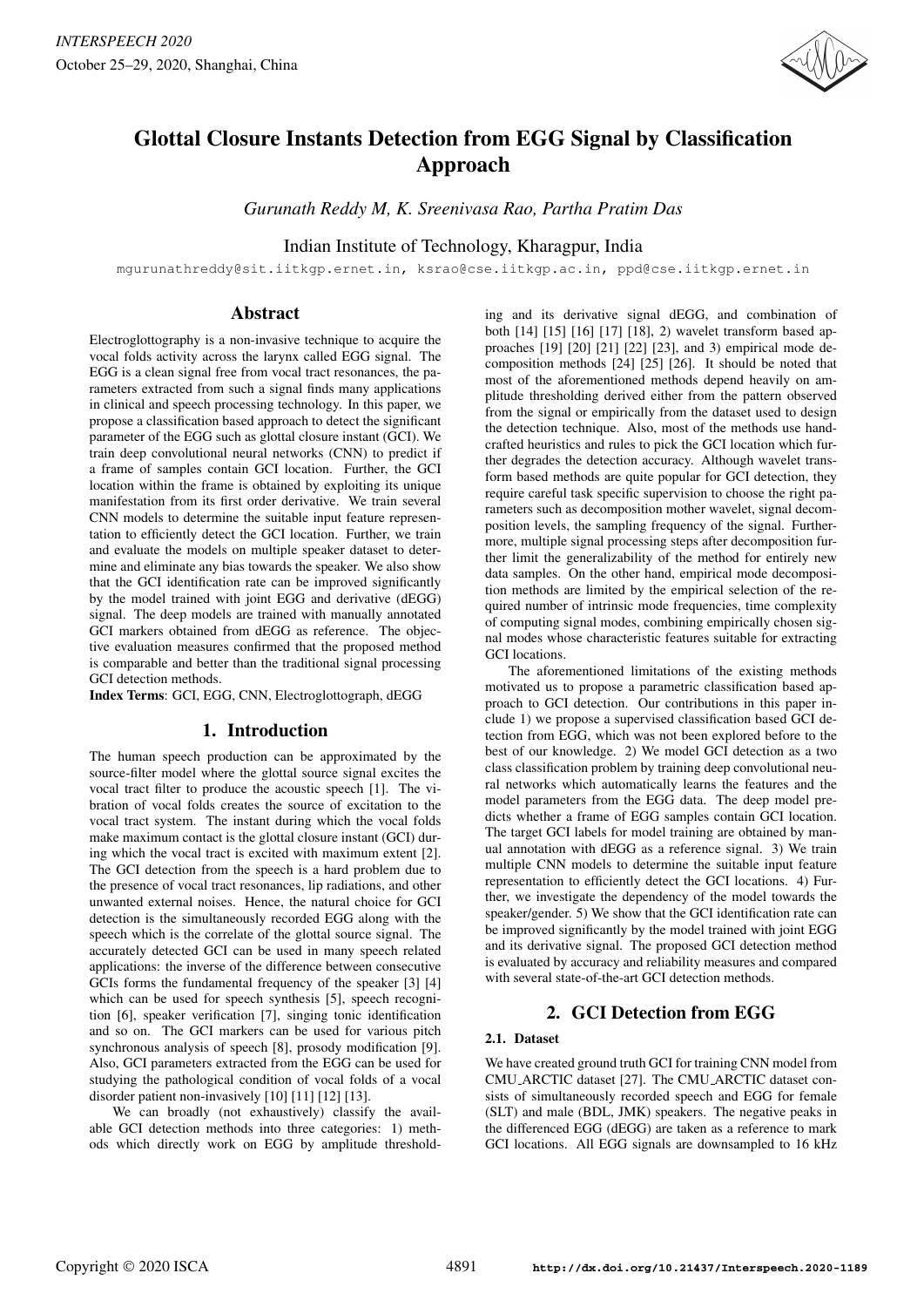

Figure 1: *Illustration of EGG, dEGG and GCI markers.*

prior to annotation. A sample data from CMU ARCTIC dataset illustrating EGG and dEGG used to mark the GCI locations is shown in Fig1. From Fig. 1, we can observe that the negative peaks of the dEGG signal are used to mark the reference GCI locations. It should be noted that even though GCI manifests as a negative peak in the dEGG signal, it is not trivial to extract the GCI locations by thresholding due to varying strength of excitation, double peaks, abrupt vocal folds vibration and so on [28, 29, 30, 31].

#### 2.2. Feature Representation

Most of the popular GCI detection methods depend on EGG or its derivative signal to obtain the GCI locations. In this work, we explore both EGG and dEGG to determine the importance of both representations to reliably identify the GCI locations. The slow moving vocal tract structure corrupts the EGG signal recorded from the EGG device by modulating low frequency baseline oscillations. Hence, initially, we remove the baseline oscillations by high pass filtering the EGG signal with 20 Hz cutoff frequency [32]. The high pass filter is a minimum order finite impulse response (FIR) implementation of *Matlab®* with delay compensation. The input feature vector to the CNN model is the non-overlapping frames of 16 samples. Each frame is labeled with binary 1 or 0 which represents the presence or absence of GCI location within the frame as a target label for the CNN model. We call the frame containing GCI location as GCI frame and the frame without GCI as non-GCI frame. The specific reasoning for choosing non-overlapping frames, feature vector selection around GCI location, and the decision for selecting 16 samples (1 ms) feature vector frames for classification are discussed elaborately in the following subsections.



Figure 2: *Proposed CNN classification based GCI detection model (FS = filter size, FC = fully connected).*

### 2.3. GCI Classification Model

The proposed deep CNN GCI classification model is shown in Fig. 2. The CNN model consists of three CNN layers. The input to the CNN model is the frames of non-overlapping samples of EGG or dEGG or combination of both. Each convolution layer is followed by batch normalization. The d-dimensional deep feature vector from the last convolution layer is connected densely to the sigmoid activation function to predict the class probability for each frame. The GCI is manifested as a negative peak in the dEGG and also as a sudden change of slope in EGG signal hence, we drop max pooling layers in the proposed model to avoid the model bias towards the maximum amplitude of EGG and dEGG near GCI. In order to avoid the model being over-fitted to training data, a dropout layer with a dropout probability of 0.25 is added after each batch normalization layer. The network is trained to minimize the binary cross entropy loss between the target label  $\psi$  and the predicted label  $\hat{\psi}$ 

$$
L(y, \hat{y}) = \sum_{i=1}^{2} (-y_i \log \hat{y}_i - (1 - y_i) \log(1 - \hat{y}_i)) \quad (1)
$$

The loss function is optimized by ADAM optimizer with a learning rate of 0.0001. The model is trained for 1000 epochs with batch size of 2048 frames randomly selected from the training set for each iteration. The index of the minimum value of the negative derivative of the samples of the predicted frame with its two neighbors of EGG signal is hypothesized as GCI location.

We evaluate the proposed GCI detection using Identification rate (IDR): measures the percentage of GCI detected exactly one per glottal cycle. False alarm rate (FAR): the percentage of glottal cycles for which more than one GCI is detected. Miss rate (MR): the percentage of glottal cycles for which no GCI is detected. Identification accuracy (IDA): the standard deviation of the timing error between the detected and the corresponding reference GCI [23].

#### 2.4. Experiments

In this section, we describe several experiments which are conducted to investigate the significance of feature vector selection around the GCI location as GCI frame, model bias to the speaker/gender of the data used for training the model, and the importance of combining features to improve the GCI classification accuracy. All models are trained with SLT dataset with train, test, validation split of 80%, 10%, and 10% respectively unless otherwise explicitly mentioned.





Figure 3: *Posterior class prediction probabilities for overlapping and non-overlapping EGG frames.*

The proposed CNN model discussed in 2.3 is trained with frames of 16 samples dimension to predict the class (GCI or non-GCI frame) probability. We trained CNN models to infer whether overlapping or non-overlapping frames are suitable for GCI classification. We trained independent models for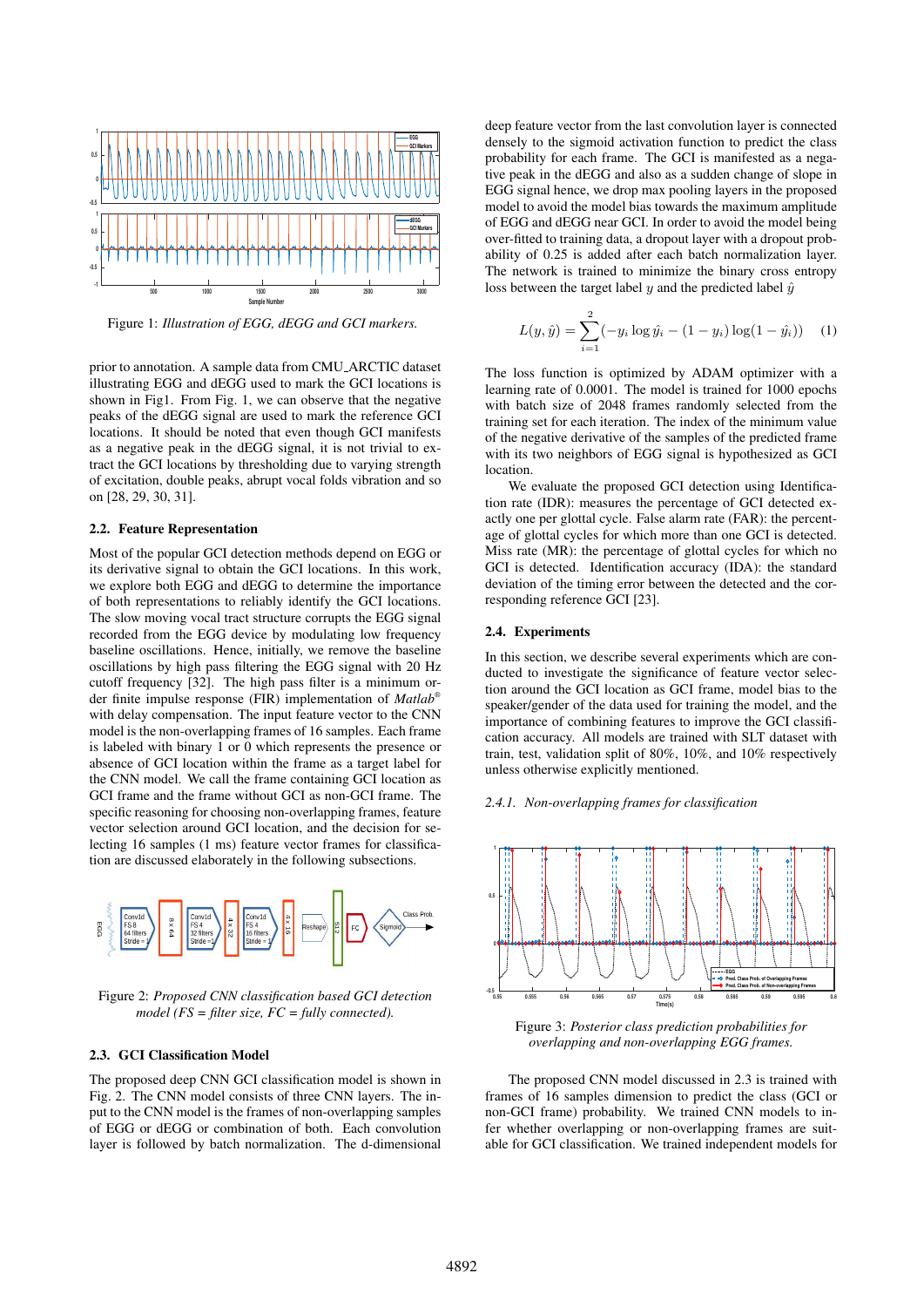overlapping (16 samples frame width with 8 samples overlap) and non-overlapping (16 samples non-overlapping) frames. We found that multiple frames around the GCI location are predicted with high class probabilities for overlapping frames. This is due to overlapping frames around the GCI location shares relatively common information about GCI, results in multiple frames being predicted as GCI frames which requires additional post-processing techniques to reliably detected GCI location within the predicted frames around the GCI, which not only increases computational complexity but also requires additional handcrafted rules. On the other hand, the model trained with non-overlapping frames confidently assigns high probability scores only for GCI frames and very low or negligible probability scores for non-GCI frames. The predicted class probabilities of the models trained on overlapping and non-overlapping frames of EGG is shown in Fig. 3. From Fig 3, we can observe that multiple frames around GCI location are assigned with high posterior class probabilities by the model trained with overlapping frames whereas only GCI frames predicted with high class probability by the model trained with non-overlapping frames.



Figure 4: *Class prediction probabilities for varying feature vector dimensions.*

#### *2.4.2. Frame size*

We trained several models to confirm the significance of frame size/length for the unambiguous classification of the input feature vector. We trained models with non-overlapping frame lengths of 4, 8, 16, 32, 64, and 128 samples. We found that most of the times model shows very low confidence in predicting the GCI frame with high probability for low dimensional frames of 4 and 8 samples. This is due to the low dimensional feature vector captures incomplete GCI related features or it fails to accommodate the characteristic features of GCI within the low dimensional vector results in GCI frames predicted with weak probabilities. On the other hand, models trained with high dimensional frames: 32, 64, and 128 predicts frames with very high confidence but results in many false alarms i.e., most of the non-GCI frames are being classified as GCI frames. We found that 16 samples frame size is the optimal frame to unambiguously predict the GCI frame with high confidence. In summary, the dimension of the feature vector should be lesser than the minimum pitch period of the glottal source signal but large enough to capture the GCI information around the GCI location. The 16 samples non-overlapping frame size corresponds to 1 millisecond (ms) or 1000Hz at 16KHz sampling rate i.e., we can classify GCI frames unambiguously with vocal frequencies up to 1000Hz above which all non-GCI frames will also get classified as GCI frames since each frame covers more than one pitch period. Also, the fundamental frequency of the male or female speech rarely crosses 1000Hz hence, the choice of 1ms



Figure 5: *Identification rate for varying frame sizes.*

frame size is sufficient to reliably classify the input frames as GCI or non-GCI frames. The class prediction probabilities for 8, 16, and 64 sample frame size feature vectors are shown in Fig. 4. From Fig. 4, we can observe that low dimensional feature vectors exhibit low prediction probability for GCI frames. High dimensional feature vectors result in mostly false alarms whereas the right feature vector predicts the GCI frames with high confidence. The GCI identification rates for various frame sizes is shown in Fig. 5. From Fig. 5, we can observe that the 16 samples (1ms) frame size gives the highest identification rate compared to other frame length choices.

# *2.4.3. GCI frame selection*



Figure 6: *GCI frame selection around GCI location.*

Through experiments, we found that not-all GCI frames with 1ms frame size around the GCI location are suitable for GCI classification. We found that the feature vector around the GCI location which captures slope of the GCI location, in other words, the feature vector which contains the samples of EGG between the negative peak and positive peak as shown in upper plot of Fig. 6 in solid rectangular boxes and the first half of the dEGG as shown in the lower plot of Fig. 6 in the solid rectangular box is suitable for reliably predict the GCI frames. Any other feature vector which captures the peaks/amplitudes of the GCI locations either in EGG or dEGG (an example is shown in Fig. 6 as dashed rectangular plots for both EGG and dEGG) biases the model to the GCI amplitudes resulting in weakly predicted probabilities for GCI frames of low voiced and transition regions where the GCI strength is significantly low. The GCI identification rate for various frame sizes and GCI frame feature vectors around the GCI location is shown in Table 1. The GCI frame around the GCI location is selected by shifting the ground truth GCI from its original location. A 16 sample GCI shift and 8 samples frame size in Table 1 indicates that the ground truth GCI is shifted by 16 samples and the 8 samples vector GCI frame is extracted by slicing the samples left to the new GCI location of EGG. From Table 1, we can observe that the 16 sample frame size around the GCI location which captures the slope of the GCI is the significant feature vector for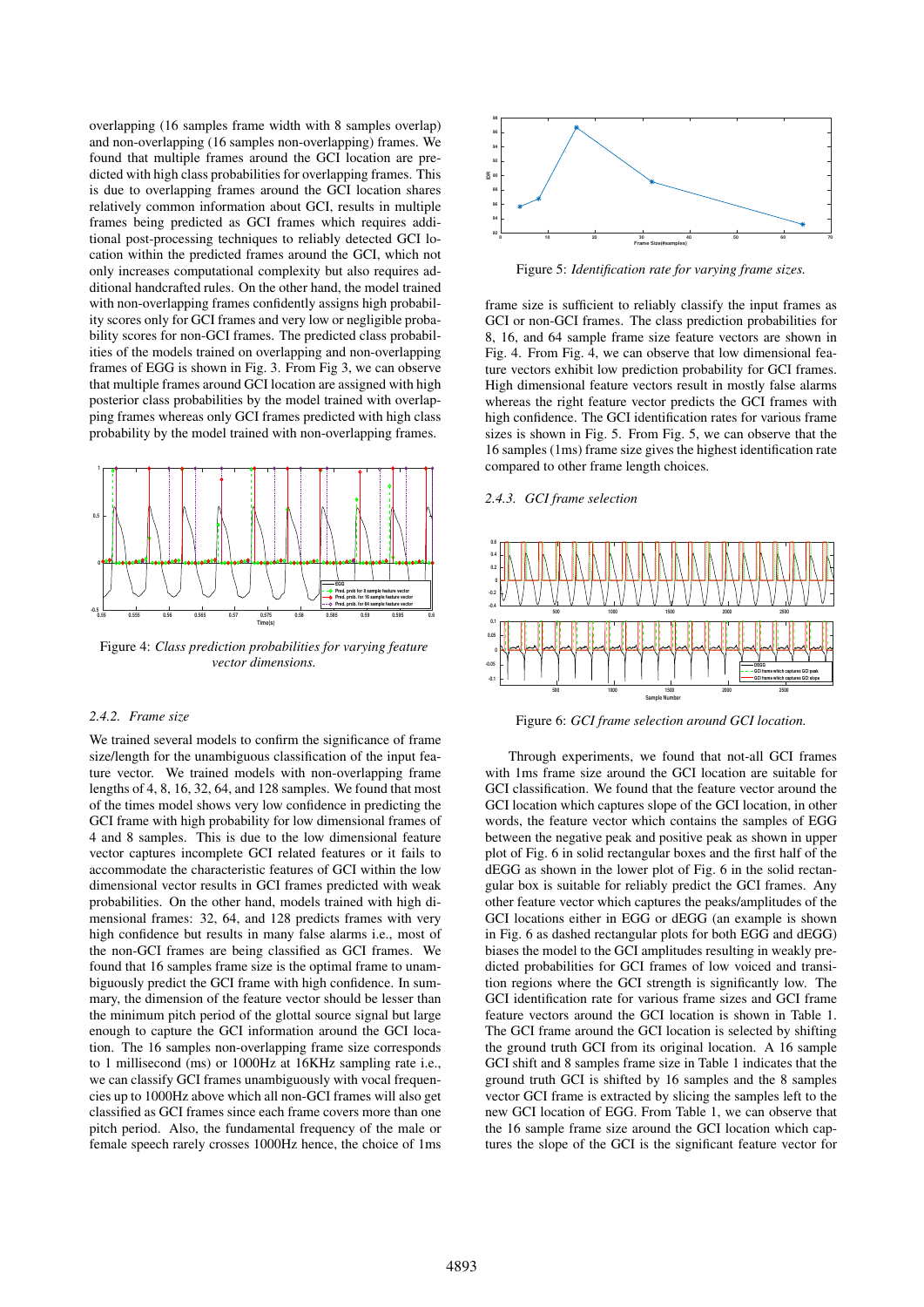identifying GCI location with significantly high identification rate.

Table 1: *GCI Identification rates for various GCI frames around the GCI location.*

| $GCI$ shift frame size |       | 16    | 32    | 64    |
|------------------------|-------|-------|-------|-------|
|                        | 86.76 | 96.67 | 85.12 | 68.43 |
| 16                     | 82.16 | 86.65 | 83.80 | 62.87 |
|                        | 78.76 | 65.89 | 82.44 | 50.16 |

#### *2.4.4. Speaker dependency of the model*

In this subsection, we train and evaluate the GCI classification CNN models to find the speaker/gender dependency of the models. The CMU ARCTIC dataset consists of EGG signals of female (SLT) and Male (BDL and JMK) speakers. To determine the speaker's dependency on the models, we train separate models for each speaker and test on the remaining speakers. The average GCI identification rate for each speaker is shown in Table 2. From Table 2, we can observe that the models trained on one speaker and tested on another speaker irrespective of gender shows variations in identification rate. The model trained on female speaker and tested on male speakers do not show much deviation from the identification rate of the test set of the same female speaker. The model trained a male speaker tested on the other male speaker showed negligible performance deviation whereas the same model tested on female speaker showed significant performance deviation. From the evaluation results shown in Table 2, we can infer that models trained with the cross gender data generalize to unknown speakers of any gender.

Table 2: *GCI identification rates for evaluating speaker dependency.*

| <i>Dataset</i>      | <b>Female(SLT)</b> | Male(BDL) | Male(JMK) |
|---------------------|--------------------|-----------|-----------|
| <b>Female</b> (SLT) | 96.67              | 94.03     | 96.44     |
| Male(BDL)           | 90.47              | 95.99     | 95.76     |
| Male(JMK)           | 89.76              | 91.50     | 95.79     |

#### *2.4.5. Combining features*

In the previous subsection, we inferred that the models trained with cross-gender data improve the GCI identification rate. In this subsection, we discover the significance of combining EGG and dEGG (whose negative peaks indicate the GCI locations). We train a classification model by concatenating 16 dimensional feature vectors of EGG and dEGG with GCI frames extracted around GCI as discussed in 2.4.3 with the combined crossgender datasets SLT and BDL. Fig. 7 shows the GCI identification rate for models trained with EGG, dEGG, and combination of both features. From Fig. 7, we can observe that the model trained with the combined EGG and dEGG (EGG-dEGG) features outperforms the models trained with individual features. The improved identification rate can be attributed to dEGG features that act as complementary to EGG in reliably classifying GCI frames.

### *2.4.6. Evaluation*

We compare the proposed method with popular GCI detection techniques: zero frequency filtering (ZFF) [33], SIGMA [23],



Figure 7: *Identification rate for models trained with EGG, dEGG and combined EGG-dEGG features.*

TXGEN [34] and HQTx [34]. Table 3 shows the comparison of proposed method with other techniques. The CNN classification model used for comparing with other methods is the one trained with combined EGG and dEGG features discussed in 2.4.5 with SLT, BDL as the training set and JMK as the test set. From Table 3, we can observe that the identification rate of the proposed method is comparable and better than the other popular GCI detection techniques. It is also observed that the GCI miss rate of the proposed method is significantly low compared to other methods. Also, we can observe that the identification accuracy of the proposed method is better than the most recent methods such as ZFF and SIGMA.

| Table 3: Comparison of proposed method with other GCI |  |
|-------------------------------------------------------|--|
| <i>detection techniques.</i>                          |  |

| Method          | <b>IDR</b> | <b>MR</b> | <b>FAR</b> | $IDA(ms)$ |
|-----------------|------------|-----------|------------|-----------|
| <b>ZFF</b>      | 96.12      | 3.76      | 0.12       | 0.90      |
| <b>SIGMA</b>    | 97.05      | 2.77      | 0.17       | 0.50      |
| <b>HOTx</b>     | 96.81      | 2.10      | 1.09       | 0.04      |
| <b>TXGEN</b>    | 94.33      | 5.20      | 0.47       | 0.12      |
| <b>Proposed</b> | 97.94      | 1.26      | 2.07       | 0.30      |

# 3. Summary and Conclusions

In this paper, we proposed a classification based GCI detection from EGG signals. We trained multiple CNN models to determine the suitable input feature representation to efficiently detect the GCI locations. Further, we trained and evaluated the GCI detection models on multiple speaker datasets to determine and eliminate any bias towards the speaker/gender. We showed that the GCI identification rate can be improved significantly by combining EGG and its derivative signal. The proposed method is compared with several state-of-the-art GCI detection methods. As a future work, the proposed method can be extended to glottal opening instant (GOI) detection, voice/non-voice classification of EGG frames, and also for other significant parameter detection from EGG signal.

## 4. References

- [1] R. Lawrence, *Fundamentals of speech recognition*. Pearson Education India, 2008.
- [2] D. Childers, D. Hicks, G. Moore, L. Eskenazi, and A. Lalwani, "Electroglottography and vocal fold physiology," *Journal of Speech, Language, and Hearing Research*, vol. 33, no. 2, pp. 245–254, 1990.
- [3] G. Reddy and K. S. Rao, "Enhanced harmonic content and vocal note based predominant melody extraction from vocal polyphonic music signals." in *INTERSPEECH*, 2016, pp. 3309–3313.